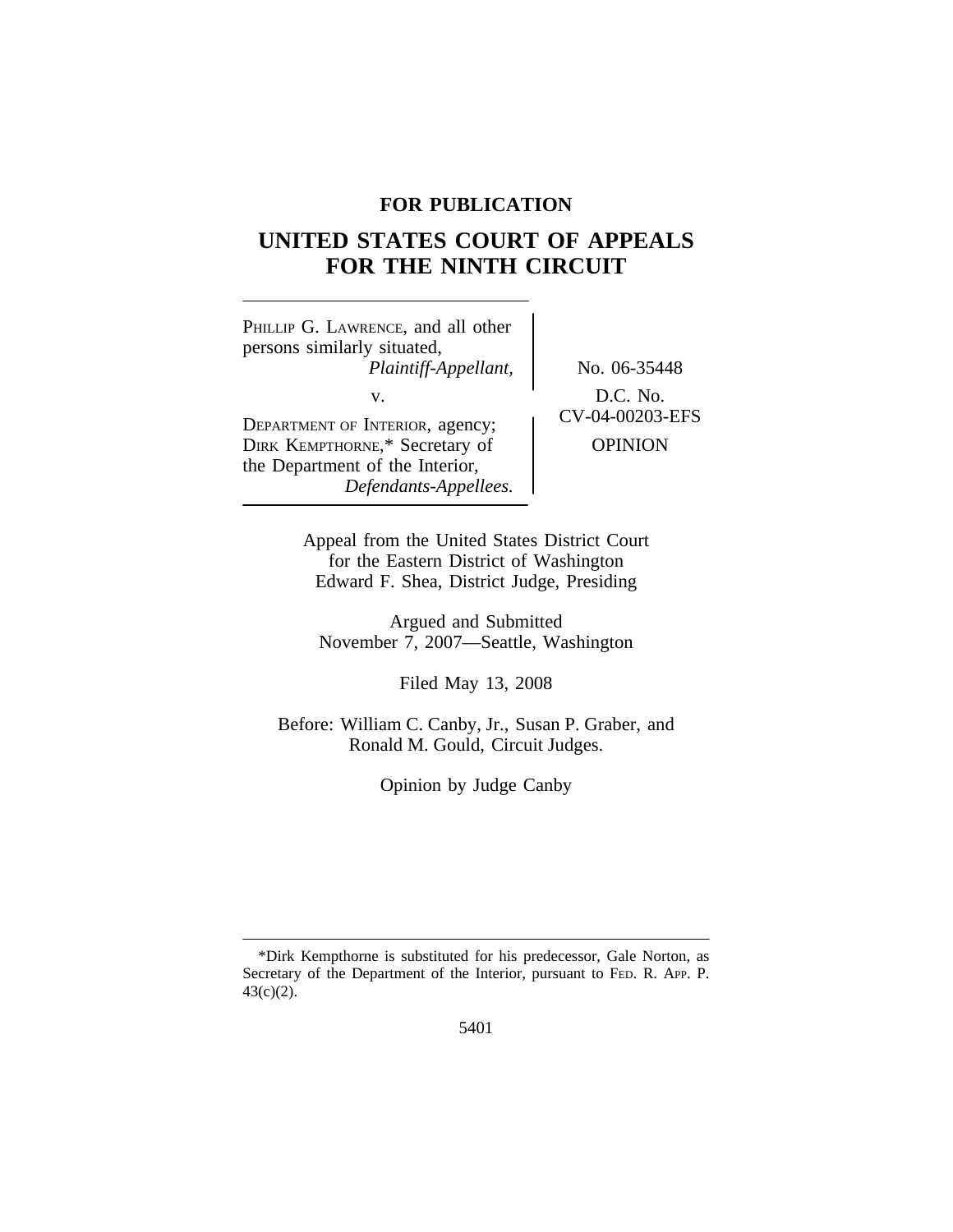### **COUNSEL**

Richard B. Price, Omak, Washington, for the appellant.

Andrew S. Biviano, Assistant United States Attorney, Spokane, Washington, for the appellees.

#### **OPINION**

CANBY, Circuit Judge:

Phillip Lawrence, a member of the Standing Rock Sioux Indian Tribe, has been employed for many years by the Bureau of Indian Affairs ("BIA"). He brought this action to challenge the denial of increased retirement benefits payable to employees whose duties included firefighting. He alleges that the BIA failed to notify him of an application deadline for retroactive reclassifications of service to reflect firefighting service. As a result of this failure, Lawrence missed the deadline and corresponding benefits were denied. In this action, he claims that the BIA's failure to notify him constituted a violation of federal trust responsibility toward Indians, a violation of the Indian Preference Act, and employment discrimination on the basis of race. The district court granted summary judgment for the BIA, and we affirm.

#### **FACTS**

Since June 1976, Lawrence has worked with the BIA as a forester and silviculturalist. The job descriptions for those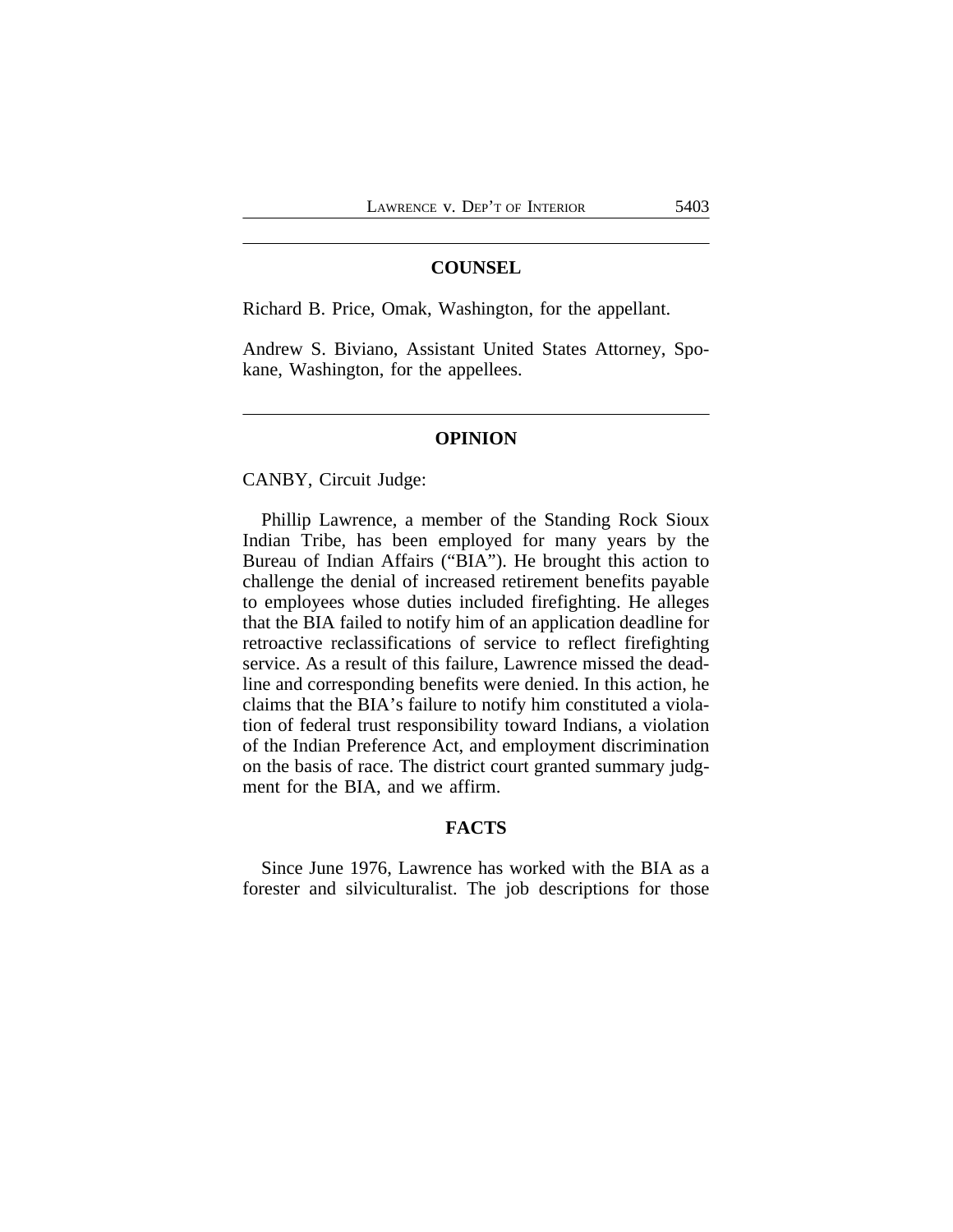positions did not specify that his duties included fire suppression. Nonetheless, during fire season, Lawrence spent much of his work-time fighting fires.

The Civil Service Retirement System grants an enhanced benefit retirement program to firefighters credited with 20 years of service. 5 U.S.C. § 8336(c)(1). In order to be credited for service as firefighters, employees like Lawrence who serve in positions not approved as firefighting positions must apply for the credit and prove that their duties included firefighting. 5 C.F.R. § 831.906(b). In 1987, the Civil Service regulations were changed so that the credit for years of firefighting would reach back only one year prior to making such an application. *See* 5 C.F.R. § 831.906(e). The change was published in the *Federal Register*. 52 Fed. Reg. 47893 (Dec. 17, 1987). Under the new regulation, existing employees would receive credit for their entire career if they filed before September 30, 1989. 52 Fed. Reg. at 47896.

In the months that followed publication of the new regulation, the BIA issued several "Personnel Management Bulletins" to agency personnel officers, superintendents, and division chiefs instructing them to pay "special attention" to the new deadline and "insure that Bureau employees who may be eligible under the special retirement provisions are again reminded" of it. Nonetheless, Lawrence received no actual notice of the change until December 1998, when the Department of the Interior held a firefighters' and law enforcement officers' retirement workshop on the Colville Reservation where Lawrence worked. There, Lawrence was erroneously advised that if he filed a claim within one year of the workshop, the claim would cover the course of his entire career at the agency.**<sup>1</sup>**

**<sup>1</sup>**At the time this advice was given, the deadline was nine years past for full recognition of Lawrence's career firefighting services.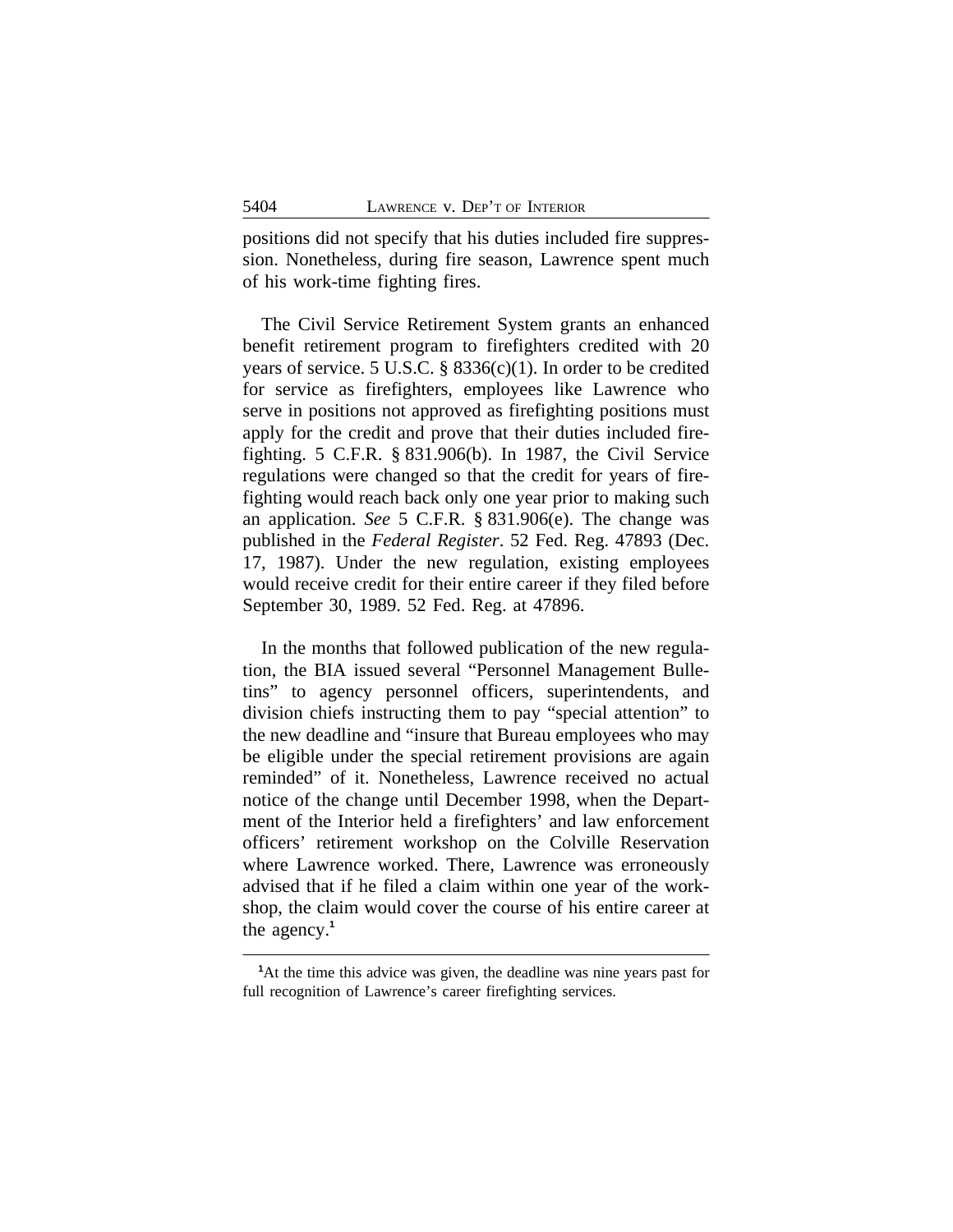| LAWRENCE V. DEP'T OF INTERIOR | 5405 |
|-------------------------------|------|
|-------------------------------|------|

Lawrence filed his claim on May 5, 1999. The Department determined that the request for pre-1998 service credit was barred by the one-year rule and denied that portion of the claim.**<sup>2</sup>** Title 5 C.F.R. § 831.906(f) allows the agency head to extend the time limit for filing if "the individual shows that he or she was prevented by circumstances beyond his or her control from making the request within the time limit." The Department found that Lawrence's ignorance of the time limit did not constitute a circumstance beyond his control.

Lawrence sought review of this decision from the Merit Systems Protection Board. The Board denied his petition for review. Lawrence challenged this denial in the district court.**<sup>3</sup>** He argued, *inter alia*, that the BIA's failure to provide him with actual and timely notice of the 1987 regulation limiting claims violated the BIA's obligations to Lawrence under the federal trust responsibility toward Indians, violated the Indian Preference Act, and constituted unlawful employment discrimination in violation of Title VII. The district court rejected these arguments and granted summary judgment against Lawrence, who brought this appeal. We have jurisdiction pursuant to 28 U.S.C. § 1291.

#### **DISCUSSION**

We review a grant of summary judgment de novo, viewing the agency's decision from the same position as the district court. *Sierra Club v. Babbitt*, 65 F.3d 1502, 1507 (9th Cir. 1995). A court reviewing a decision of the Merit Systems Pro-

**<sup>2</sup>**The Department also initially denied benefits for the period after May 4, 1998, but that portion of the decision has been rescinded. That denial is not before the court.

<sup>&</sup>lt;sup>3</sup>"Although appeals of Merit Systems Protection Board decisions generally must be filed in the Federal Circuit Court of Appeals, district courts have jurisdiction to review 'mixed' cases, in which an action involves both a Merit Systems Protection Act appeal and a discrimination claim." *Coons v. Sec'y of the U.S. Dep't of the Treasury,* 383 F.3d 879, 884 (9th Cir. 2004) (citing 5 U.S.C. § 7703(b)(2)).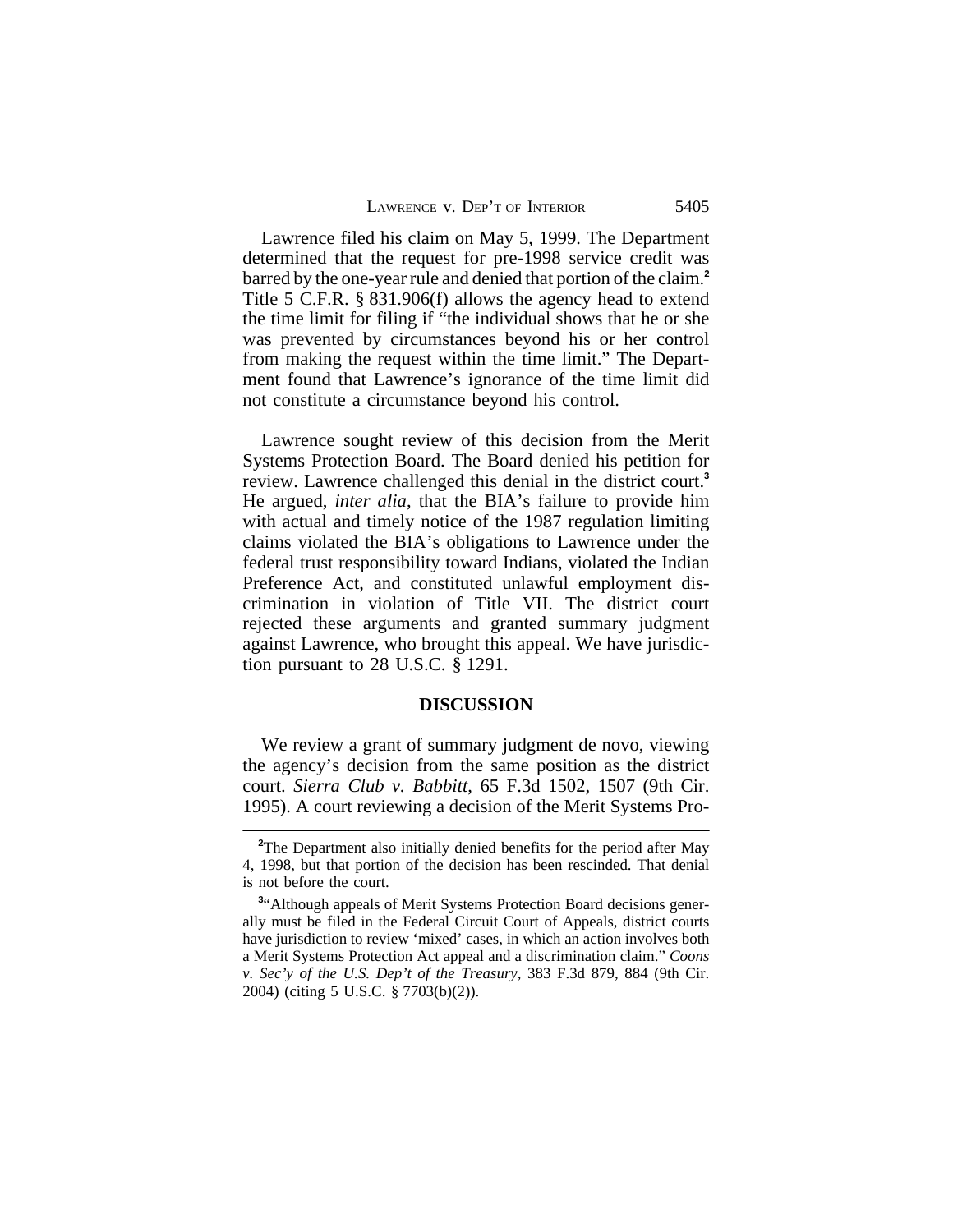tection Board must "set aside any agency action, findings, or conclusions found to be—

(1) arbitrary, capricious, an abuse of discretion, or otherwise not in accordance with law;

(2) obtained without procedures required by law, rule, or regulation having been followed; or

(3) unsupported by substantial evidence . . . ."

5 U.S.C. § 7703(c); *see Coons,* 383 F.3d at 888. An employee asserting Title VII discrimination claims in such review is entitled to trial de novo of that claim. 5 U.S.C. § 7703(c).

**[1]** Under generally applicable civil service law, the government did not waive the time limit of 5 C.F.R. § 831.906(e) by failing to provide actual notice of the new time limit to current employees. *Stearn v. Dep't of the Navy*, 280 F.3d 1376, 1384-85 (Fed. Cir. 2002). As *Stearn* provides, publication in the Federal Register suffices as constructive notice to Lawrence of the limitations period. *Id.* Although the regulation does provide for waiver when the employee is "prevented by circumstances beyond his or her control from making the request within the time limit," 5 C.F.R. § 831.906(f), no such circumstances were present in this case.

**[2]** The federal government's trust responsibility toward Indian tribes does not change the rule. This is not a case where the United States holds assets in trust for a tribe and has a fiduciary obligation to provide actual notice to beneficiaries of their claims. *See Loudner v. United States*, 108 F.3d 896, 900-01 (8th Cir. 1997). The agency discharged its fiduciary obligations by complying with the Civil Service Regulations, which are "general regulations and statutes not specifically aimed at protecting Indian tribes." *Morongo Band of Mission Indians v. FAA*, 161 F.3d 569, 574 (9th Cir. 1998). The agency's failure to provide employees with actual and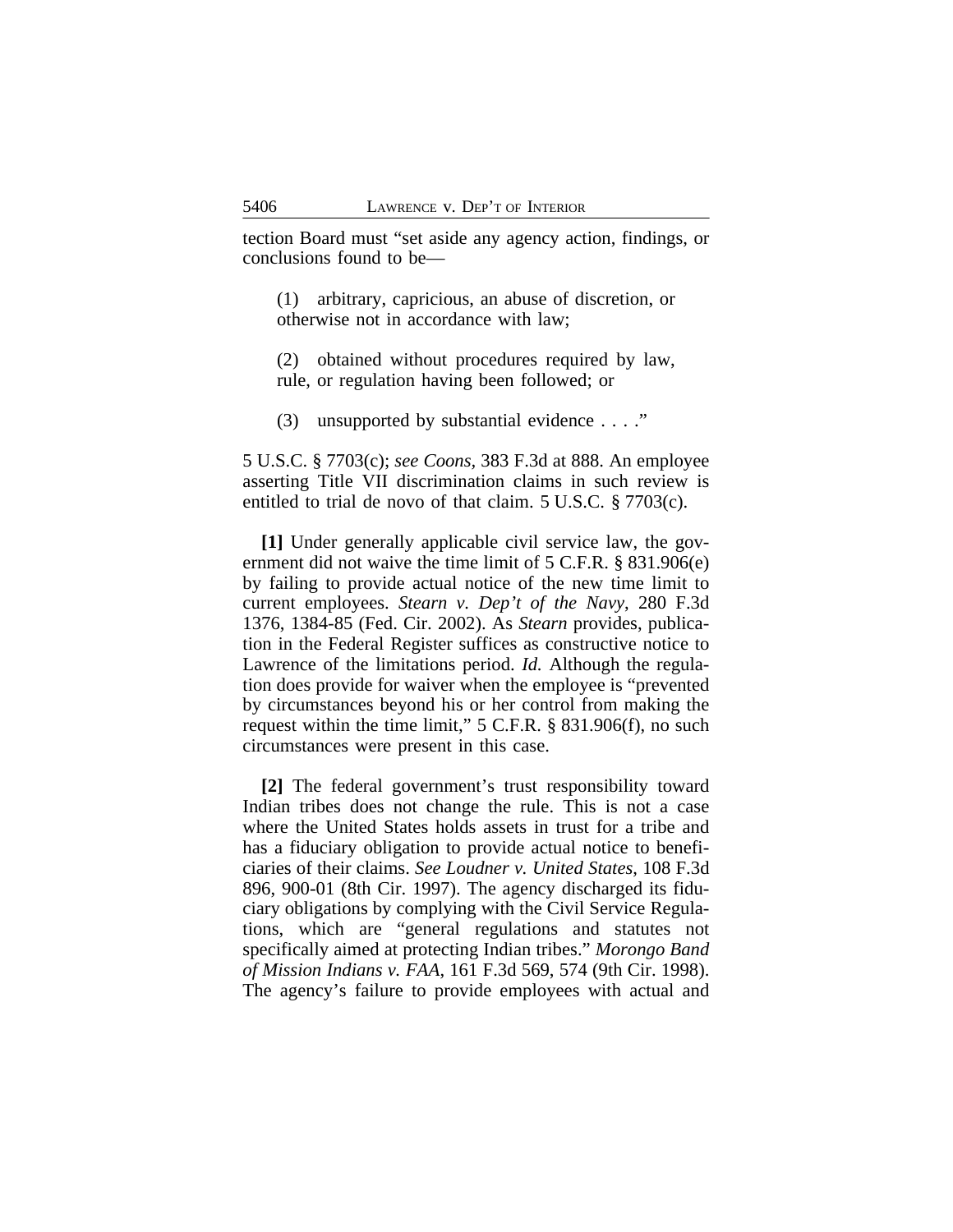timely notice of the regulatory change is regrettable particularly in light of the agency's repeated written instructions to supervisors to provide such notice—but trust doctrine imposes no special notice obligation beyond that enunciated in *Stearn*.

**[3]** Lawrence fares no better under the Indian Preference Act. The text of this act accords Indians a preference in "hiring," 25 U.S.C. § 472, and the BIA has interpreted "hiring" to mean "initial hiring, reinstatement, transfer, reassignment or promotion." 25 C.F.R. § 5.2(a). This preference of 25 U.S.C. § 472 supersedes the otherwise "blind" application of the Civil Service Regulations in the hiring of Indians. *See Preston v. Heckler*, 734 F.2d 1359, 1370-71 (9th Cir. 1984). Lawrence argues that the word "reassignment" extends to retroactive recognition that his employment included firefighting for benefits purposes, and that the preference accordingly applies here. While "statutes enacted for the benefit of Indians must be liberally construed with all doubts resolved in favor of the Indians," *id.* at 1369, we cannot read "hiring" or "reassignment" so broadly as to include a retroactive recognition that Lawrence's duties included firefighting. The Merit Systems Protection Board therefore did not act arbitrarily or contrary to law in holding that the limited imperatives of the Preference Act do not apply to this case. With regard to the matter in issue, the regular provisions of the Civil Service Regulations govern Lawrence as they do any other employee.

**[4]** Finally, the district court did not err when it granted the Department's motion for summary judgment on Lawrence's disparate impact claim. *See* Civil Rights Act of 1964 § 717(a), *as amended*, 42 U.S.C. § 2000e-16. Lawrence failed to make a prima facie showing of disparate impact, which is "usually accomplished by statistical evidence showing that an employment practice selects members of a protected class in a proportion smaller than their percentage in the pool of actual applicants." *Stout v. Potter*, 276 F.3d 1118, 1122 (9th Cir. 2002) (internal quotation marks omitted) (quoting *Robinson v.*